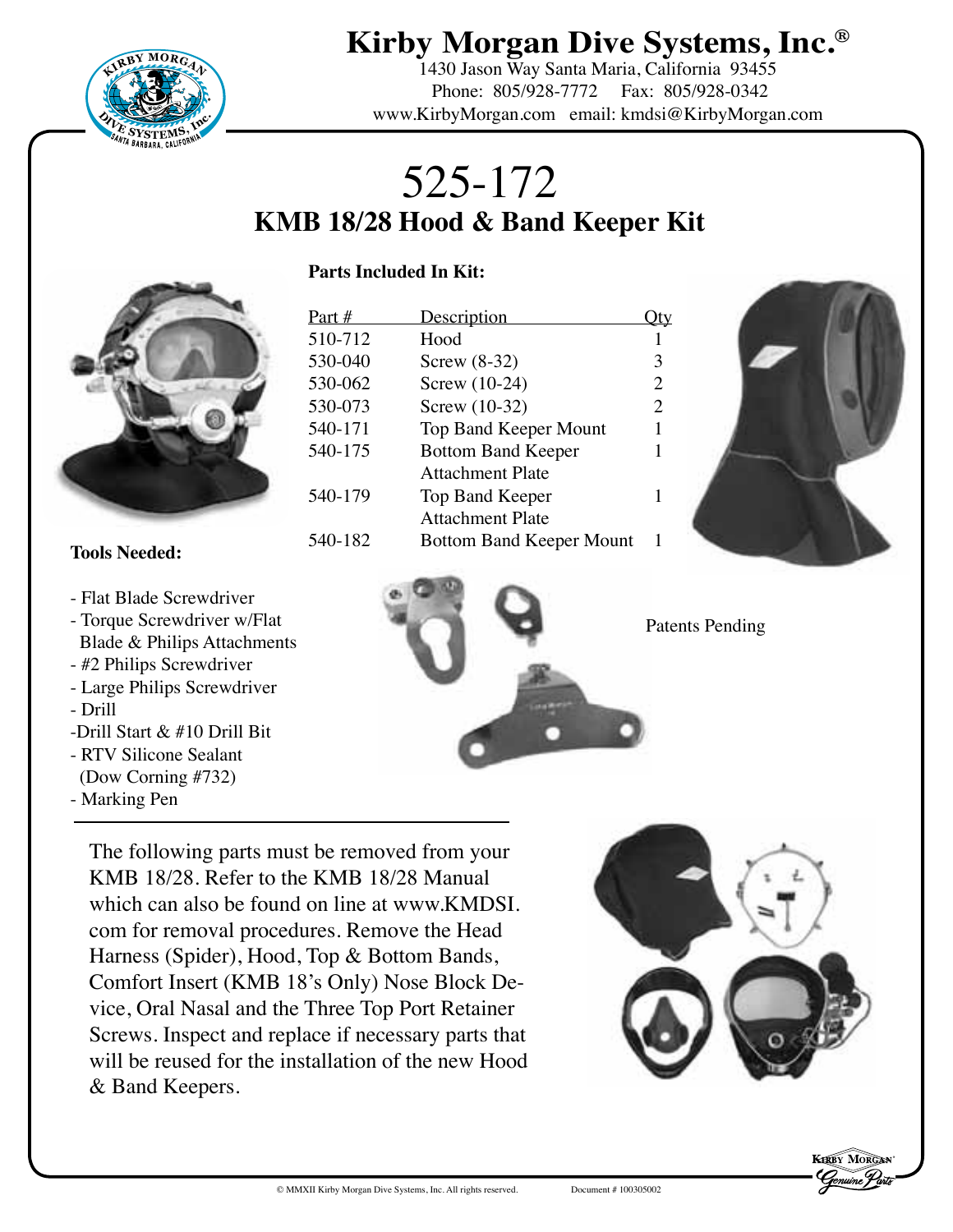1430 Jason Way Santa Maria, California 93455 Phone: 805/928-7772 Fax: 805/928-0342 www.KirbyMorgan.com email: kmdsi@KirbyMorgan.com

### **Installation Procedures**

1. Reinstall the Top & Bottom Bands only back onto the Mask Frame. Lightly snug the Adjustment Screws and make sure that the Bands are evenly clamped and centered correctly on the mask.

**<sup>K</sup>IRB<sup>Y</sup> <sup>M</sup>ORGA<sup>N</sup>**

 $D$  **ID IE S IS IS IE ID IC** 

2. Install the Bottom Band Keeper Attachment Plate onto the Bottom Band Keeper Mount using Screw (530-073) with the bend towards the Mount and so that it creates a "T" like shape. Place this assembly onto the lower port side Head Harness Mount Stud as shown leaving a small (1/16") gap between the end of the slot in the Keeper Attachment Plate and the Head Harness Mount Stud. Then use a Pen to mark the location of where the mounting holes need to be drilled as shown.

3. Cap or plug the Regulator Mount Tube, One Way Valve Adapter and Emergency Valve Inlet to prevent debris from entering during drilling

4. To Drill the holes accurately use a Dri Start or twist the Drill Bit by hand to start the holes first to prevent the drill from wander in Use a  $#10$  (.1935") Drill and carefully drill the two holes.

**KERBY MORGEN**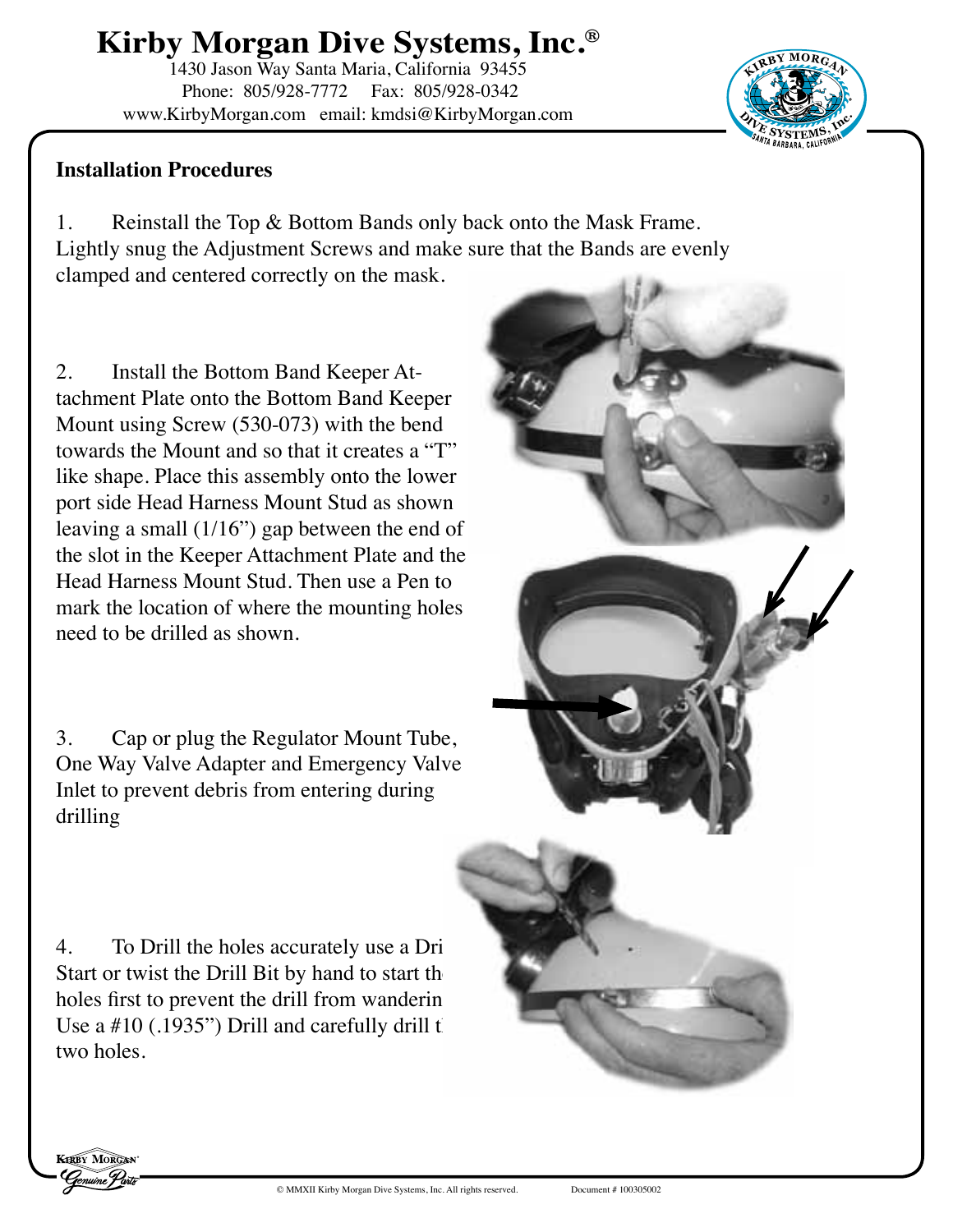

1430 Jason Way Santa Maria, California 93455 Phone: 805/928-7772 Fax: 805/928-0342 www.KirbyMorgan.com email: kmdsi@KirbyMorgan.com

5. Clean all of the debris from the mask and remove the plug from the Regulator Mount Tube and the Bands from the Mask Frame.

6. Put RTV Silicone Sealant on the backside of the Bottom Band Keeper Mount and on the lower threads up against the head of the Screws (530-062).

7. Install the Bottom Band Keeper Mount onto the outside of the Mask Frame using two Screws (530-062). Clean off excess Silicone.

8. Reinstall the Comfort Insert (KMB-18's only), Oral Nasal and Nose Block Device.



9. Remove the Adjustment Screws from the Bands and feed the Bands into the Hood through one of the large holes on the sides.

10. Reinstall the Adjustment Screws onto the Bands only 2 - 3 turns.

11. Place the Mask face down on a work surface and install the Earphones into the Earphone Pockets.

12. Slip the Hood & Bands onto the Mask Frame until they are both correctly positioned and centered.

Note: On the KMB-28's it may be necessary to place the Adjustment Block part of the Band between the Side Block and the Mask Frame first before sliding on the other side of the Hood onto the Mask Frame.